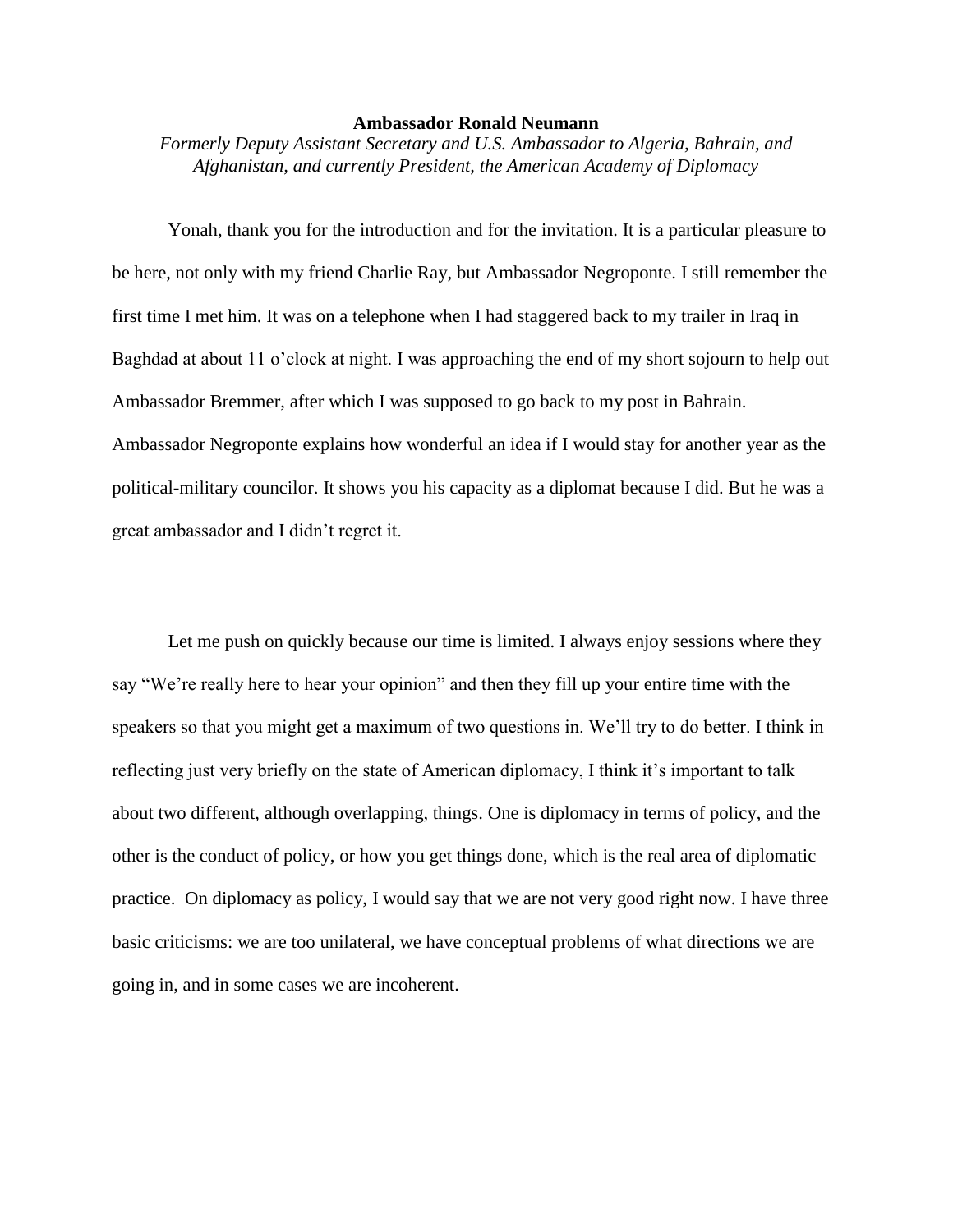We are overwhelmingly bilateral now in all our relations. There is an argument for that. There is an argument that sometimes you get things by being tougher, by pushing on individuals or countries. It is not completely without intellectual foundation, but essentially it is a very shortrange approach which relies heavily upon beating people with a stick or threatening to beat them. We are particularly keen on using US unilateral instruments for things like sanctions. That has the debility over the long term that you build up resistance, which at some point in the future may come back to hit us. For example, the biggest questions goes beyond our policy toward Iran, but to how we are using our control of the banking system to force our on sanctions on countries that don't agree with us. This is deeply disliked by all of our major trading partners. They don't agree with our pulling out of the nuclear agreement in the first place. Now we are creating a situation in which there is an incentive to gradually begin to look for how to build other systems. How do you step out of the larger US financial control and major influence in the post-WWII institutions?

You've already seen a little of that. The Chinese put forward their idea for a development bank in Asia. We didn't like it. We wanted everyone to stay with the Asia Development Bank, and the result was that all of our major European colleagues ignored us and joined the Chinese bank anyways. Now you have these talks about setting up another financial system to bypass the SWIFT system. It's not going to happen fast, it may not happen at all, but it is symptomatic of the larger institutional breakdown which comes with being on this very shortterm focus.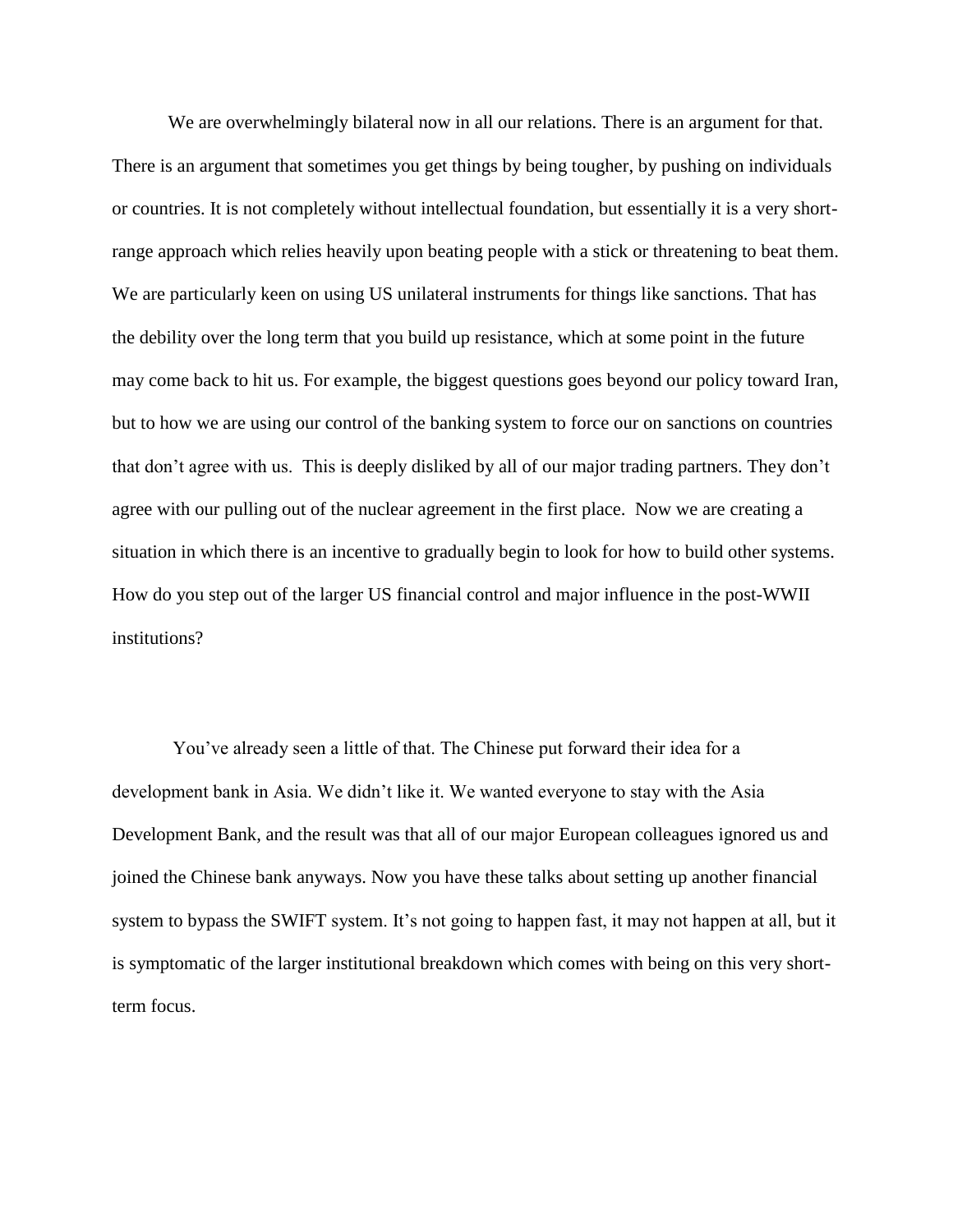We seem to have a conceptual problem in terms of priorities. A lot of diplomacy is not about getting your priorities right but managing multiple priorities at the same time. When we're trying, as the administration is now, to organize resistance pressure on Venezuela, it doesn't seem to be the smartest moment to be going after Mexico on trade issues and narcotics. We are having multiple feuds at the same time we want people to support us. That is a conceptual problem of how one organizes for effectiveness.

Additionally, we have momentary periods of complete incoherence. I was just talking to a colleague on something to do with Libya the other day. He told me that basically, a large portion of our bureaucracy which deals with Libya is trying to avoid answering the telephone because, ever since president Trump's call to General Haftar, they don't know what the policy is. You can have an argument about whether the policy is good or bad. You can have an argument about whether it makes sense to support the UN process and the coalition government and whether that policy really has any chance of success. You can have that discussion, but to the best of my knowledge, we have not. We've had a telephone call from President Trump to the general who opposes the government we've been supporting. No one knows what it said or what its purpose was or where it is going. We are now incoherent in terms of advancing any policy because we can't describe it to anyone or get anyone to share it. It would be helpful if the senior leaders of the State Department and the White House could describe it to those inside the bureaucracy so that they might consider how they might share it.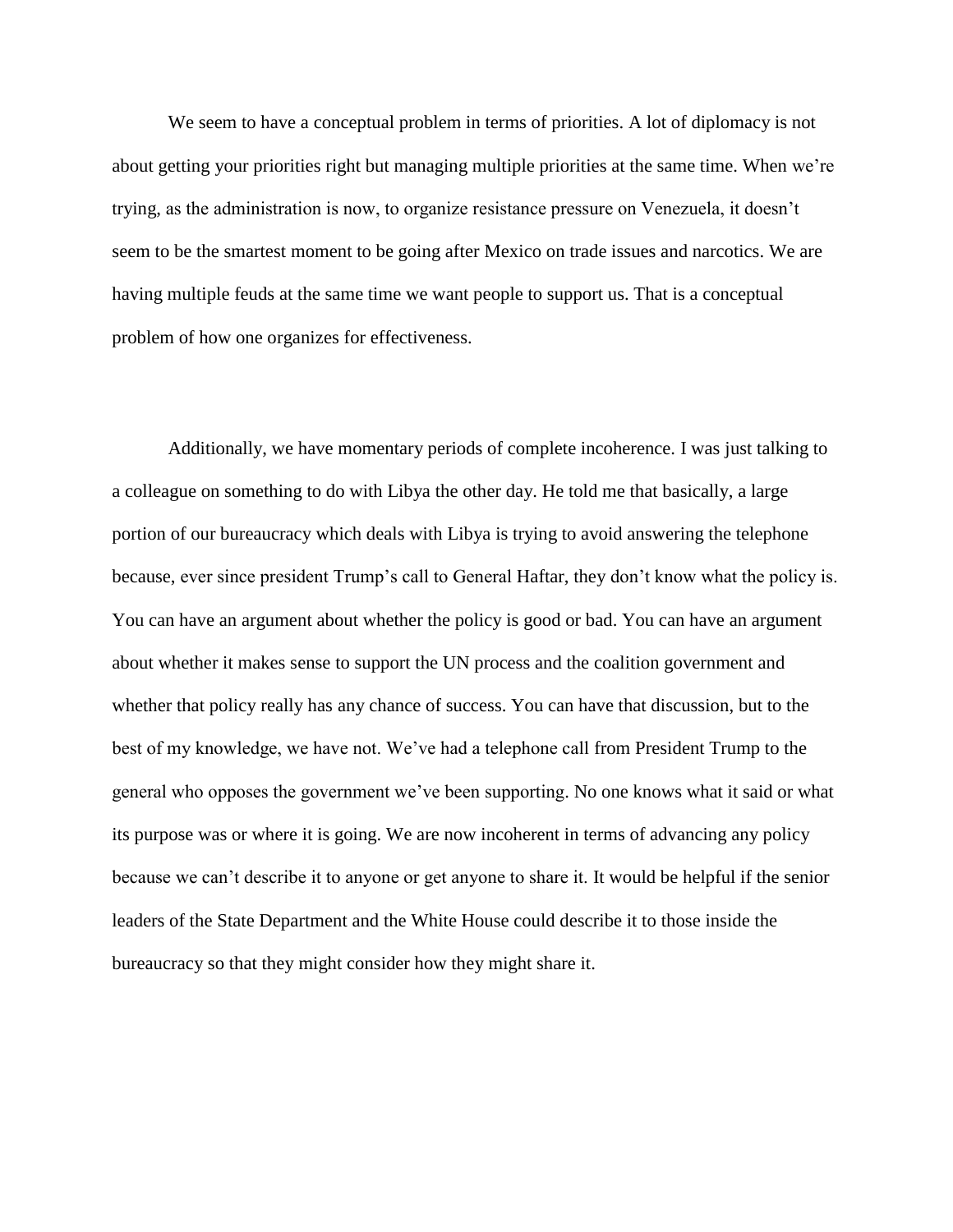But despite all these things, I would say life is not hopeless. When you get to the internal mechanisms, there are some positives to be said. On the side of personnel and administration, Mr. Tillerson is gone. I count that as a very strong positive because the gentleman did more damage to the institutions of our diplomacy in one year than I would have believed anyone would do in such a short period of time. His hiring freeze, kept in place for a year, caused all kinds of systemic distortions. This is kind of nerdy stuff, but here is one example. Due to the hiring freeze, when people left a position you could not move someone from another position even if they were already a State Department employee to a position where you needed them more. A special exemption was required and few were given. That policy was kept in place for a year during which people retired, people quit, and by the end there were all sorts of structural problems in the system. Then, even when the hiring freeze was lifted the Congress didn't give State enough money and positions to just fill all the empty positions. The hiring freeze is off but they can't put back all the people. So, now you take State has to take the money they have and the positions they are given and they try to allocate those across 50 odd bureaus and fill the priority positions. That is the kind of systemic problem that I am talking about which is hard to unwind.

By the way, the government shutdown made it worse. For instance, at the Foreign Service Institute, where they have a lot of contractors, they lost a lot. A certain number of them decided, 'I am going to go work for Defense where they can give me a paycheck,' and they didn't go back. But that is a problem that can be dealt with. The hiring freeze is over, recruitment is beginning to pick up, and those are good signs.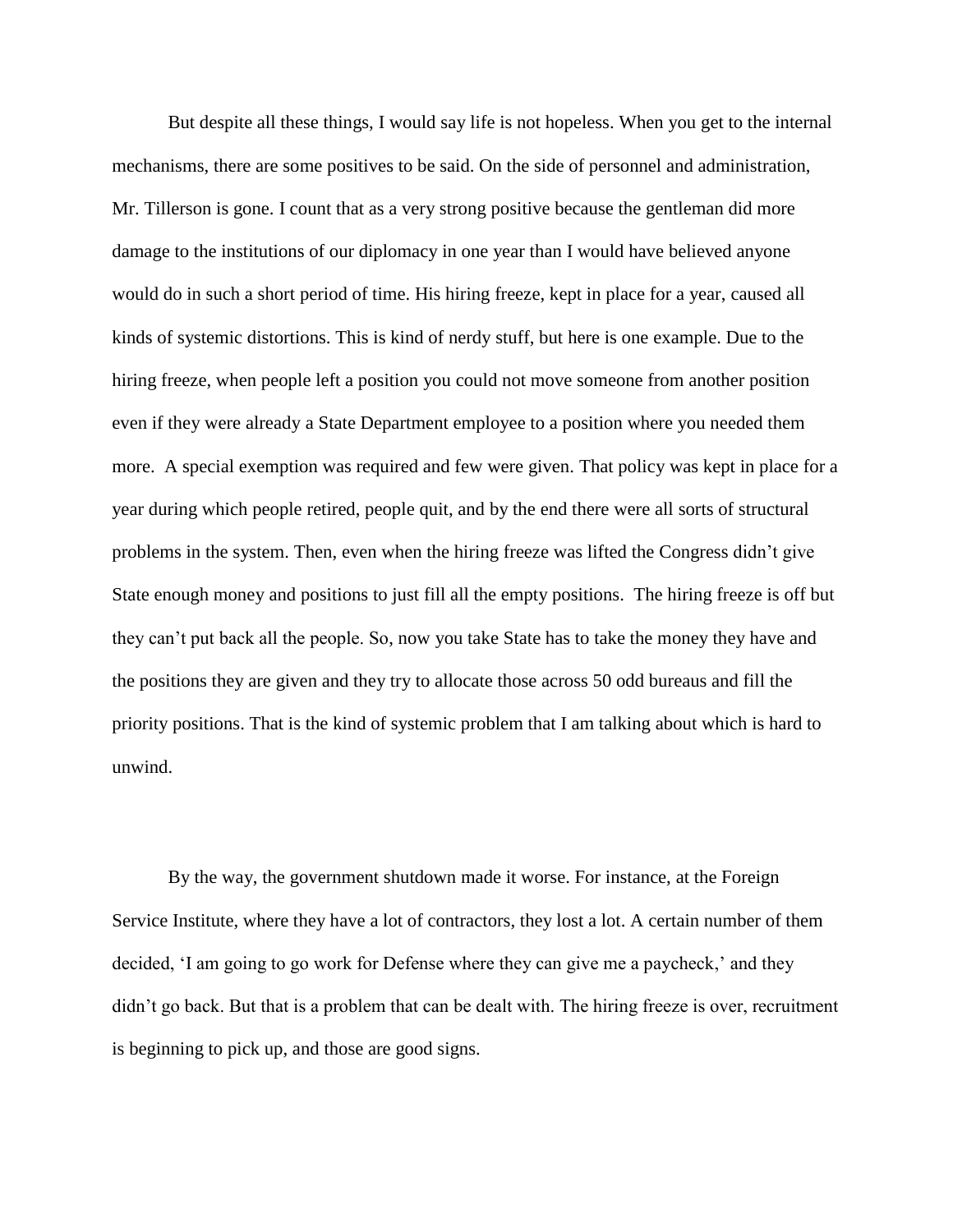So this is not hopeless, it's just difficult. I would say that is true of policy too, and I will close on the note of one story. I remember that when I was the Deputy Chief of Mission in Abu Dhabi in 1987, shortly after I arrived, Washington made the decision to reflag Kuwaiti oil tankers and would escort them in the Persian Gulf notwithstanding the Irani desire to attack them. I remember when my Ambassador and I called on the acting Foreign Minister in Abu Dhabi to tell him we were going to begin the escort operation the following day. This was a difficult period. We had recently withdrawn the troops from Lebanon after the embassy bombings. And we had responded to democratic protests in the Philippines and turned away from President Marcos; a decision that, Arab Leaders saw as abandoning a friend. These action raised many questions about whether the US could be counted on. I remember the discussion when we made called on the Foreign Minister. He was very polite to us, as we told him that: "we are going to start the escort operation tomorrow." But it was very clear that he was in great doubt about how long we were going to be able to carry this out, and how long we were going to be able to show the will to maintain this. Well, we did keep it up. We had a small, undeclared war with Iran, and later the war with Iraq after the Iraqi invasion of Kuwait. Then, US prestige came way back up again.

I am just reflecting on the Arab world, not the broader world, but I tell that story just to end on a little more uplifting note. Just because you are down now doesn't mean you stay down forever. And in fact, I would say that at the end of the Carter presidency, you had something similar. You had some real diplomatic successes in the Carter presidency with Panama, but overall in the Middle East there was a sense fairly broadly that the United States was unreliable and weak. Well, all it took was the election of Ronald Raegan to change signals. Whether you